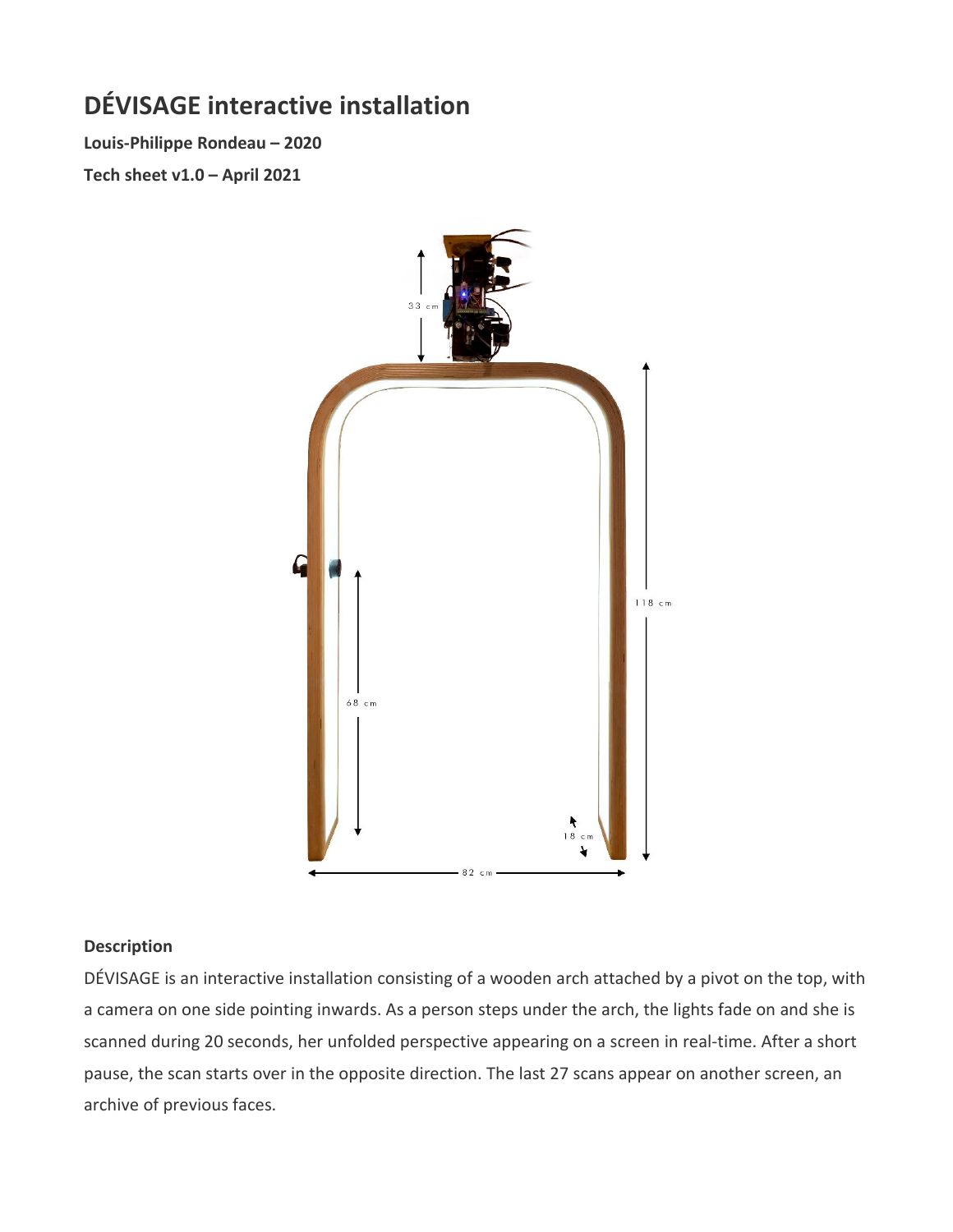## **Physical characteristics**

The installation comes in three parts. The wooden arch comes apart in two sections. The motorized mast is attached to a vertical pole coming down from the ceiling using super clamps (AKA Mafer clamps). Alternatively, it is also possible to attach it to nearby walls using an extensible boom arm. Three cables extend out of the installation: USB 3.0 for the camera (with a 10m extension), 12V power for the LEDs and USB 2.0 for the microcontroller (with a 10m extender).

## **Required equipment**

Provided by the artist:

- An illuminated U-shaped wooden arch
- A high-quality USB camera on one side of the arch
- A center axle containing the motor and electronics
- Various cables and adapters for the camera and arch
- A Derivative TouchDesigner license
- (For short venues) a Windows computer

Provided by the venue:

- An HD projector or 75-inch TV (for the scanned image)
- A 45-inch 4K TV (or bigger) oriented vertically (to display previous scans)
- Two HDMI cables (or equivalent) running from the computer to projector and TV
- Optional: a projection screen in the case where a wall projection is not possible (see space requirements below)
- (For longer venues) a Windows computer minimum requirements:
	- Intel i7-7700 or better
	- 16 GB RAM
	- nVidia 1060 GPU or better

All equipment can be provided by the artist, but it would be advisable to source the projector and TV locally for both economic and sustainability reasons.